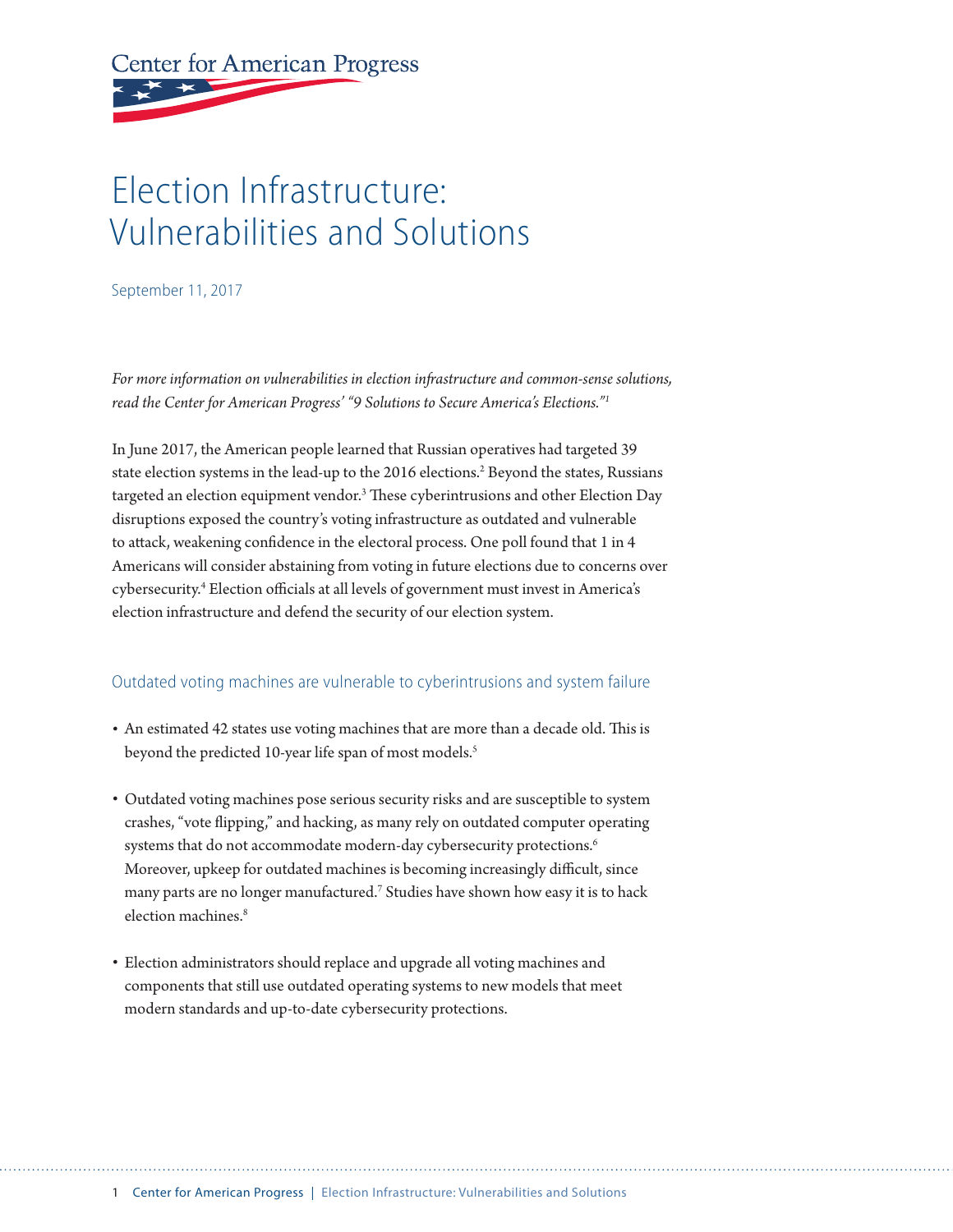#### Voter registration systems are prone to hacking

- Last year, hackers breached voter registration databases in Illinois, compromising the voting records of as many as 90,000 people.<sup>9</sup>
- The U.S. Department of Homeland Security (DHS) found that Russian cyber actors specifically targeted voter registration databases before the 2016 elections.<sup>10</sup>
- Voter registration systems and equipment—including e-poll books—contain sensitive information, such as eligible voters' political affiliations, partial Social Security numbers, and driver's license numbers.<sup>11</sup> If voter registration records are hacked and altered, eligible Americans may be turned away at the polls or prevented from casting ballots that count on Election Day.
- Election administrators must update and secure voter registration lists and e-poll books. Paper copies of voter registration lists must be made available at each polling location in order to ensure that eligible Americans are able to cast ballots that count when they show up to the polls. In addition, states should establish contingency plans with clear guidance for election officials and poll workers on switching to paper backups when problems arise.

#### The lack of verified paper ballots or records puts election outcomes at risk

- Thirteen states employ electronic voting machines that fail to produce paper ballots or records, making robust postelection audits, or "double checks," impossible to conduct.<sup>12</sup>
- In 2016, some 20 percent of registered voters cast votes without leaving any voterverified paper ballot or record—a number significantly larger than the margin of victory needed to swing the election.<sup>13</sup>
- Voter-verifiable paper ballots or records are necessary for conducting meaningful postelection audits that confirm election outcomes and detect malicious activity. Paperless touch-screen voting systems should be replaced with paper ballots and optical scanners.
- Voting systems that use electronic machines are often costlier because they require more equipment.<sup>14</sup> Each precinct, for example, requires several electronic voting machines to ensure that polling places can accommodate multiple voters at once.<sup>15</sup> In contrast, paper-ballot voting systems require as few as one optical scanner and one ballot-marking station per precinct to assist voters with disabilities or language barriers.<sup>16</sup>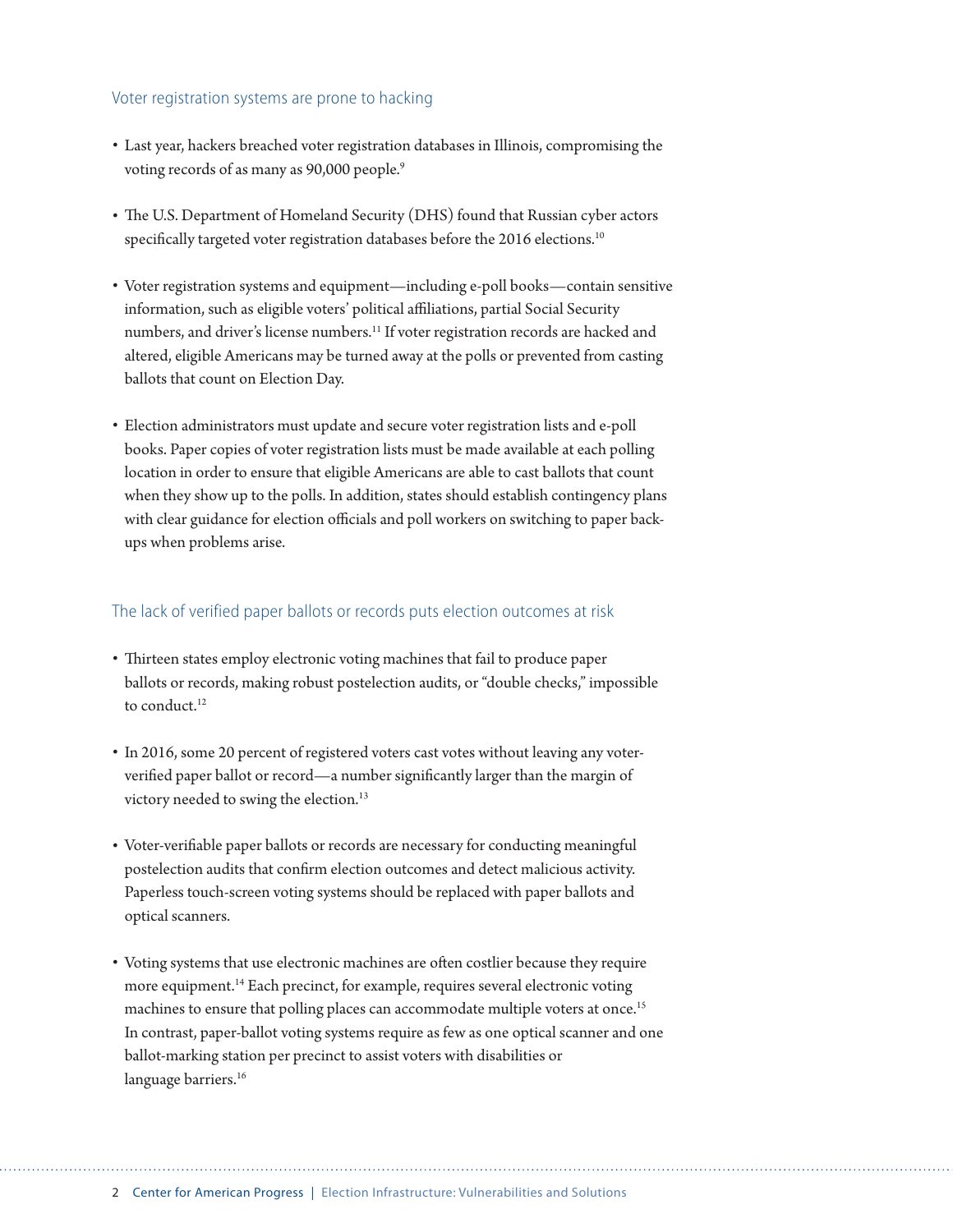#### Cybersecurity standards are needed to protect election infrastructure

- While many states already have some form of cybersecurity incident and disruption response plan in place to protect against and respond to cyberthreats generally, few have standards designed specifically for protecting election systems.<sup>17</sup>
- A security failure in Georgia's voter registration database, first discovered in August 2016, left the voter registration records of up to 6.7 million people vulnerable to outside infiltration and potential manipulation.<sup>18</sup>
- Local election officials should receive cybersecurity training to identify and deter election security risks. These hardworking individuals are on the front lines of our elections and are often targeted by spear-phishing attempts and other malicious activity.19 A survey of Pennsylvania counties found that only 8 of the 42 counties that responded said their workers received cybersecurity training.<sup>20</sup>
- States and localities must implement cybersecurity standards for voting machines, voter registration systems, and training programs for election officials.

#### Postelection audits must be conducted to confirm election outcomes

- Because all voting machines are vulnerable to hacking and even misprogramming, it is of the utmost importance that election officials commit to conducting robust audits after every election in order to confirm election outcomes and to detect manipulation of vote totals.
- Conducting postelection audits is critical for ensuring confidence in election outcomes. Currently, only New Mexico and Colorado have audit processes "robust enough to detect cyberattacks."21
- By selecting an initial sample of ballots and interpreting them by hand, then determining whether the audit must expand, "risk-limiting" audits offer election administrators an efficient and effective way to test the accuracy of their elections without breaking the bank.<sup>22</sup>

### Conducting tests on voting machines and equipment before elections can help mitigate risks

• While most states already have laws in place requiring state officials to test voting machines and equipment leading up to an election, their scope varies depending on the jurisdiction.<sup>23</sup>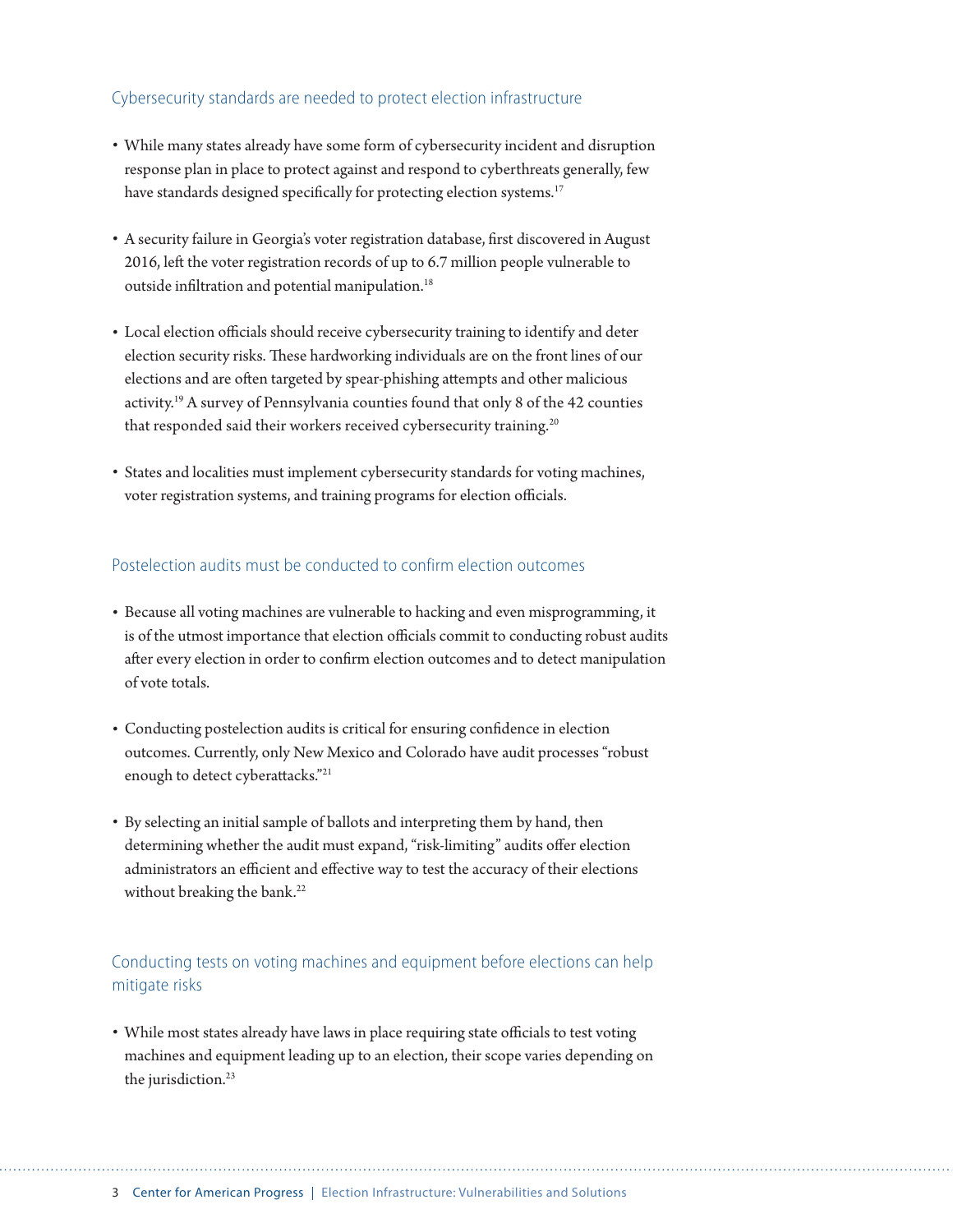- Testing should be conducted on all election machines and equipment prior to the start of early voting and Election Day, performed enough in advance to allow for effective remediation. Furthermore, testing should take place in a public forum with appropriate public notice, thereby increasing transparency and public confidence.
- In addition to conducting tests on voting machines and equipment prior to an election, vulnerability assessments—including regular system penetration testing and vulnerability scans of election infrastructure—should be required by law. In some states, the National Guard has been employed to conduct cybersecurity testing on public networks and election systems.<sup>24</sup>
- It is important to remember that pre-Election Day voting machine testing is not foolproof. Sophisticated hackers can manipulate pre-election testing procedures by installing malware that remains inactive during pre-election tests but activates during voting periods.<sup>25</sup>

#### Transmitting ballots over the internet poses security risks

- While most states only allow online voting for military personnel and U.S. citizens living abroad, some states—such as Alaska—allow all absentee voters to submit ballots over the internet<sup>26</sup>
- Submitting ballots online is risky because there is no way for voters to confirm that the vote they cast is the same as that ultimately recorded..
- An official from DHS' Cyber Security Division warned "that online voting, especially online voting in large scale, introduces great risk into the election system by threatening voters' expectations of confidentiality, accountability and security of their votes and provides an avenue for malicious actors to manipulate the voting results."27 The National Institute of Standards and Technology has also warned against online voting.<sup>28</sup>

## Officials across all levels of government must work together to detect and address cyberthreats

- While it is important for states to retain a level of autonomy over the administration of their elections, many lack the personnel and resources necessary to thoroughly probe and analyze complex election databases, machines, and cyber vulnerabilities.
- Federal agencies with expertise in cybersecurity should be responsible for carrying out comprehensive threat assessments on election infrastructure. Some states have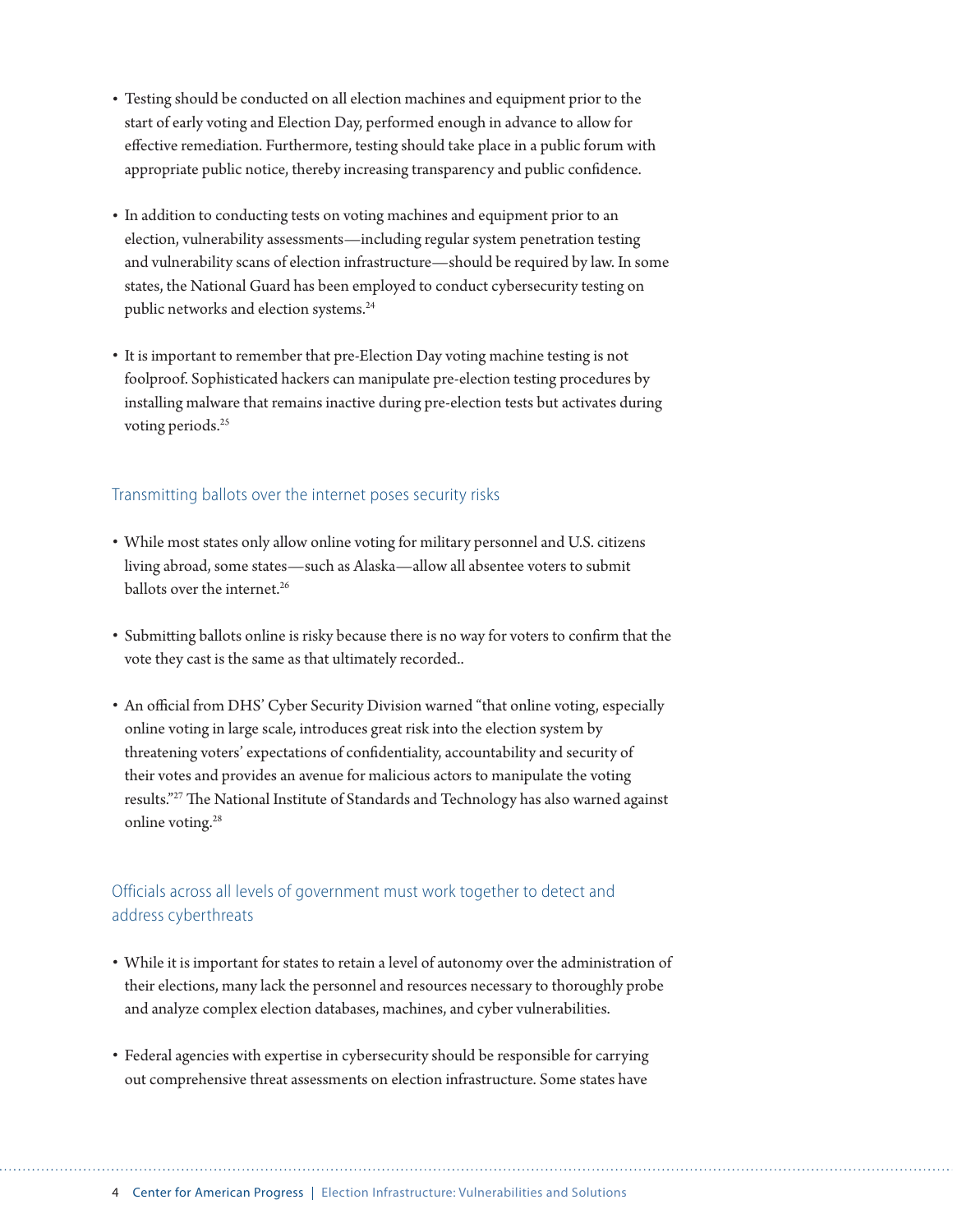already sought assistance in securing their election systems. Before the 2016 elections, 33 states and 36 localities requested assessments of their voting systems by DHS.29

• State officials—who are more familiar with the intricacies of their local systems and federal agencies must work together to protect the security of our elections. By combining their expertise on cybersecurity threats and insight into the unique qualities of localized election infrastructure, they can better assess and deter attempts at electoral disruption.

#### Funding is needed to improve election security

- The cost of updating outdated voting machines across the country is estimated at approximately \$1 billion, while the cost of replacing the country's paperless machines is projected to be somewhere between \$130 million and \$400 million.<sup>30</sup> Conducting nationwide threat assessments for voter registration databases is estimated to cost between \$1 million and \$5 million annually.<sup>31</sup>
- According to one study conducted by the Brennan Center for Justice, of the 274 election officials surveyed in 28 states, more than half said that they will need new voting machines by 2020.32 Unfortunately, 80 percent of those officials said they did not have the necessary funds.
- The federal government and Congress have a duty to allocate funding, to assist in the implementation of these protective measures, and to guard against disruptions in future elections—at the very least in federal elections. This would not be the first time Congress provided funds to upgrade election infrastructure. After the 2000 presidential election, it passed the Help America Vote Act of 2002, providing more than \$3 billion to help states upgrade to high-tech voting machines, among other things.<sup>33</sup>

#### Endnotes

- 1 Danielle Root and Liz Kennedy, "9 Solutions to Secure America's Elections" (Washington: Center for American Progress, 2017), available at https://www.americanprogress.org/ issues/democracy/reports/2017/08/16/437390/9-solutionssecure-americas-elections/.
- 2 Michael Riley and Jordan Robertson, "Russian Cyber Hacks on U.S. Electoral System Far Wider Than Previously Known," Bloomberg, June 13, 2017, available at https://www. bloomberg.com/news/articles/2017-06-13/russian-breachof-39-states-threatens-future-u-s-elections.
- 3 Matthew Cole and others, "Top-Secret NSA Report Details Russian Hacking Effort Days Before 2016 Election," *The Intercept*, June 5, 2017, available at https://theintercept. com/2017/06/05/top-secret-nsa-report-details-russianhacking-effort-days-before-2016-election/.
- 4 Joe Uchill, "One in four will consider not voting in elections due to cybersecurity," *The Hill*, July 12, 2017, available at http://thehill.com/policy/cybersecurity/341608-one-in-fourwill-consider-not-voting-in-elections-due-to-cybersecurity.
- 5 Lawrence Norden and Christopher Famighetti, "America's Voting Machines at Risk" (New York: Brennan Center for Justice, 2015), available at https://www.brennancenter.org/ publication/americas-voting-machines-risk; Lawrence Norden and Ian Vandewalker, "Securing Elections From Foreign Interference" (New York: Brennan Center for Justice, 2017), available at https://www.brennancenter.org/publication/ securing-elections-foreign-interference.